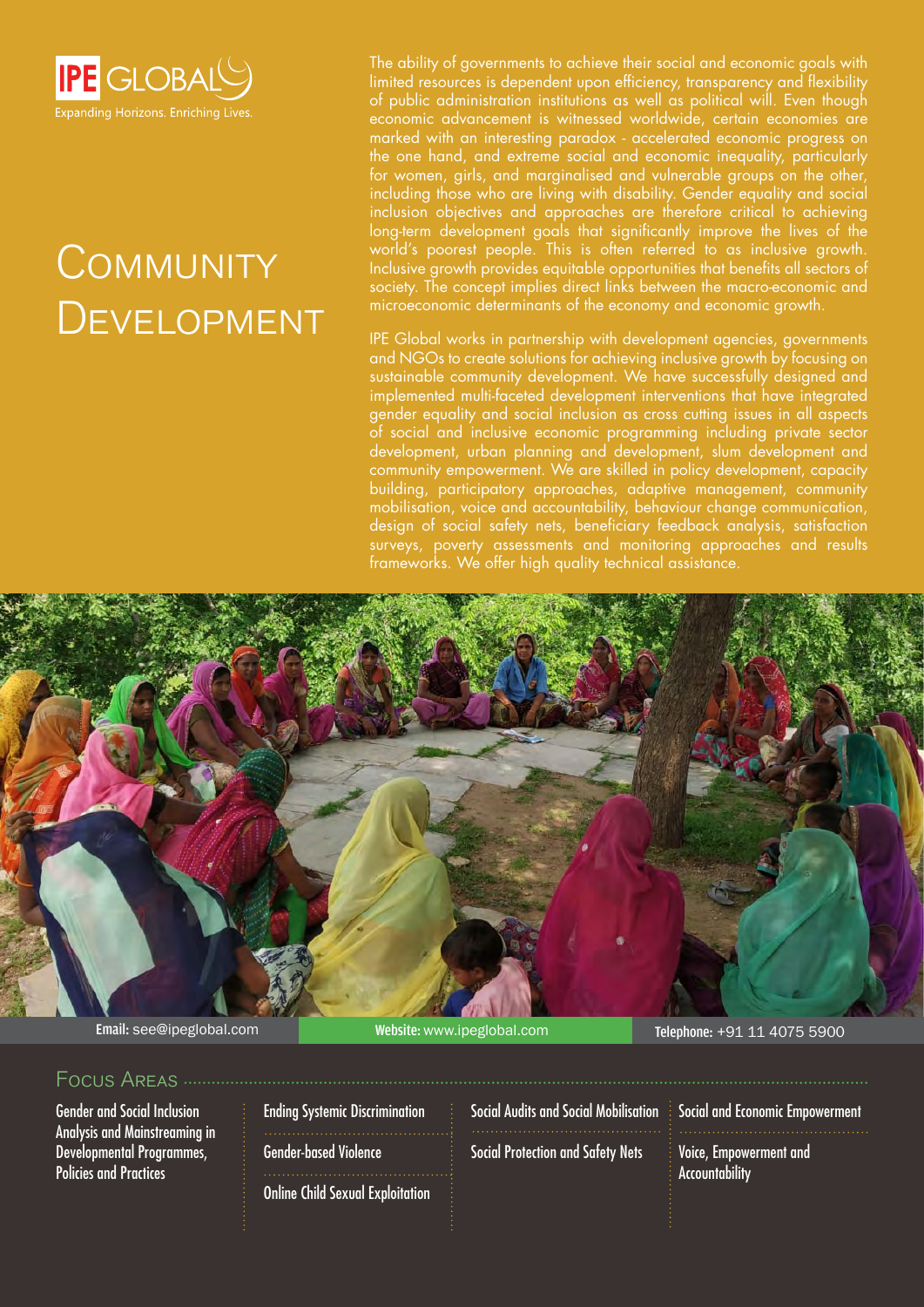

## PROJECTS

Foreign and Commonwealth Development Office Afghanistan (FCDO-A) II Independent Evaluation & Learning Partner for Increasing Access to Gender Based Violence Response Services in Afghanistan – Phase 2 implemented by the UNFPA in partnership with the Ministry of Public Health (2019-2022)

Children's Investment Fund Foundation II UDAAN-A 360 Degree Approach to Prevent Teenage Pregnancy in Rajasthan (2016-2022)

The programme, Increasing Access to Gender Based Violence (GBV) Response Services – Phase 2 funds UNFPA's health sector response to GBV which has been supported by DFID in six provinces (Daikundi, Farah, Jawzjan, Laghman, Kapisa and Parwan) since 2016. The model also includes community dialogues to raise awareness of the services and to change attitudes towards GBV as in model one. IELP recently and successfully conducted a mid-term review which provided recommendations to the Ministry of Public Health on what needs to be considered in integrating the programme more into the government's own systems.

Udaan is an integrated intervention which seeks to prevent adolescent pregnancies in Rajasthan by leveraging existing government programmes and platforms through cost-effective solutions that can be embedded in the government system to achieve large-scale and sustainable change. It adopts a multisectoral approach, layering interventions that go beyond sexual reproductive health education to fundamentally change the way adolescent programming is delivered. The project is being implemented with the Department of Education and the Department of Medical, Health and Family Welfare, Government of Rajasthan with a focus on pan-state reforms with demonstration of integrated approach in 15 districts of the State.

We are working with the Government of Rajasthan to prevent teenage pregnancies through a combined approach – that keeps girls in school, increases their knowledge on sexual and reproductive health, and improved access to injectable contraceptive for young women. Through project Udaan, we have facilitated disbursement of over USD 72 million Government funds as pre-matric scholarships (pending and real time) benefitting more than 1,200,000 students in 4 years. The project has developed and introduced an adolescent health curriculum across over 567 government schools of Dholpur, to benefit more than 100,000 adolescents of grades 6 to 12. It has further contributed to providing injectable contraceptive services to over 320,000 women with over 660,000 doses being administered across Rajasthan from July 2017 to March 2021.

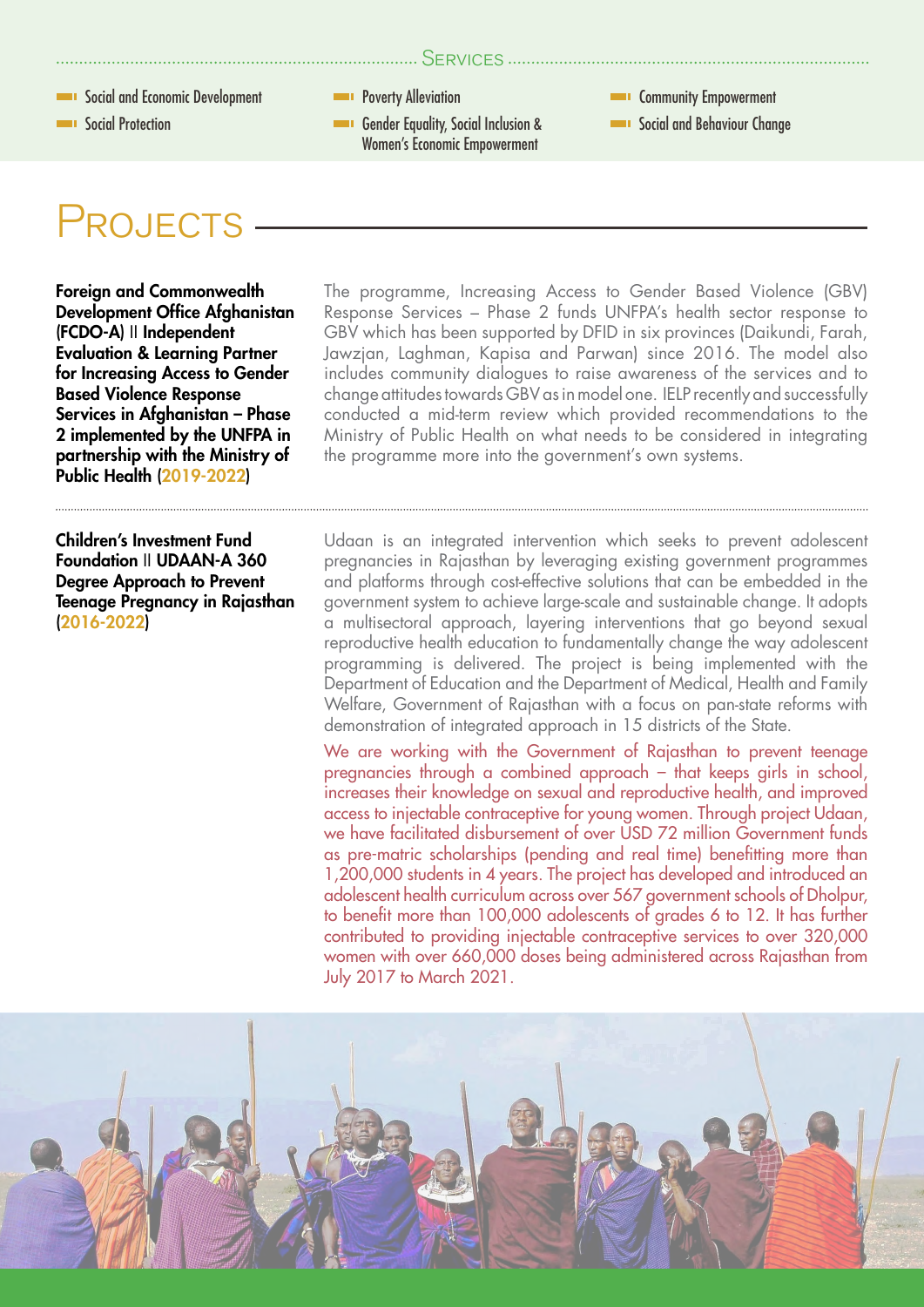#### Global Child Nutrition Foundation II Learning Exchange of School Meal Programs, India (2019-2020)

The Learning Exchange of School Meals Programs in India (LESMPI) aims to expand state-to-state, central-to-state and state-to-central information sharing and problem-solving within India and encourage collaboration between relevant public and private sector players. The project entailed a state-level survey of school meals programs and establishing regional learning platforms in India.

As an implementation partner for India, we worked in collaboration with the GCNF (Global Partner), UN World Food Programme - India (Technical Partner), Akshaya Patra (NGO Partner), Manna Trust (NGO Partner) and MS Swaminathan Research Foundation (NGO Partner). The state-level survey, adapted from the GCNF Global Survey of School Meal Programmes, elicited responses from nineteen states of India and provided insights on the varied implementation pathways in these states. The findings were coalesced into a State Survey of School Meal Programs: India 2020 Report launched by GCNF. This report highlighted the states' stakes in the centrally sponsored Mid-day Meal Scheme (MDM), allocation for the scheme by states (often greater than the required share), food basket diversity, affirmative action policies, and complementary facilities such as presence of kitchens, dining areas, piper water facilities, gender-based toilets etc. We developed detailed MDM fact sheets for all the participating states, based on their survey responses.

A structured State Learning Exchange on MDM was organized under the Government of Kerala, with participation from the administrations of Goa, Tamil Nadu, Telangana, Karnataka & Lakshadweep. We conducted a 2-part webinar series on School meals in the time of COVID-19, and engaged with Government functionaries from Meghalaya, Odisha and Uttar Pradesh and technical partners from Food Safety and Standards Authority of India, Tetra Pak India Pvt Limited, Tata Trusts, Akshaya Patra Foundation, WFP and MSSRF. We also supported in the conduct of the virtual Global Child Nutrition Forum 2020.

Overall, LESMPI reached 22 states and union territories of India. These are, Uttarakhand, Arunachal Pradesh, Sikkim, Tripura, Meghalaya, Nagaland, Mizoram, Manipur, Jharkhand, Chhattisgarh, Tamil Nadu, Kerala, Lakshadweep, Karnataka, Goa, Maharashtra, Telangana, Odisha, Uttar Pradesh, Rajasthan, Haryana, and Himachal Pradesh.

### UNICEF II Evaluation of the Maternal and Child Cash Transfer Programme in Chin and Rakhine States in Myanmar (2019-2020)

A flagship programme under Government of Myanmar's National Social Protection Strategic Plan, the Maternal and Child Cash Transfer (MCCT) programme aims at improving nutritional outcomes for mothers and children during the first critical 1,000 days of life, from conception to 24 months of age. In line with this, the MCCT programme empowers pregnant and lactating women with additional purchasing power to meet their basic needs days, along with providing complementary awareness sessions on nutrition, health and hygiene.

We conducted a formative evaluation in Chin and Rakhine States of Myanmar to foster learning and improvement within the MCCT programme. Using the OECD DAC criteria, we generated reliable and credible evidence concerning the processes supporting the programme along with its design and implementation modalities. The evaluation also developed lessons learned (from the MCCT programme and other cash transfer interventions in the region) to strengthen the programme and to set the ground for scalingup. The project received an overall quality rating of "Highly Satisfactory" from the UNICEF's Global Evaluation Reports Oversight System (GEROS).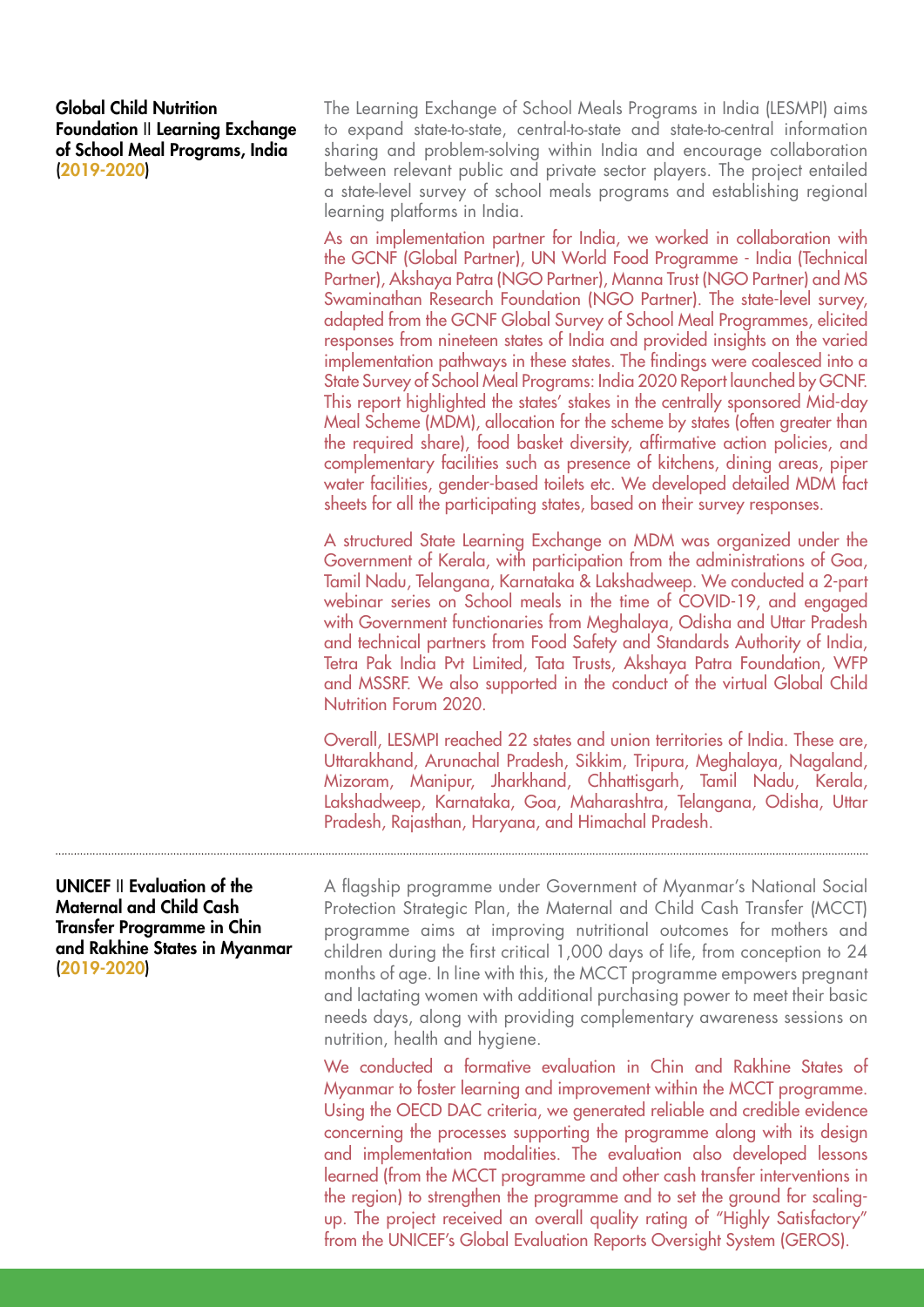Bill & Melinda Gates Foundation (BMGF) II We Collaborate for Nutrition (WeCan), India (2017-2020)

Supported by BMGF, We Collaborate for Nutrition (WeCan) is a national level platform that documents and shares high impact nutrition interventions to enable cross-learning for increasing efficiencies among different stakeholders and development partners working to reduce malnutrition and improve the nutrition indicators across India. Born out of the need for a common forum to facilitate cross-pollination of experiences and sharing of learnings amongst development partners, WeCan aggregates, collates and disseminates knowledge of replicable and proven interventions, implemented by partner organisations. WeCan works on the thematic areas of Maternal, Infant and Young Child Nutrition (MIYCN) keeping it in line with the priorities of POSHAN Abhiyaan, a flagship programme of the Government of India to improve nutritional outcome.

Under IPE Global's leadership and management, WeCan project has been instrumental in fostering partner collaborations and leveraging the existing resources to achieve the targets of POSHAN Abhiyaan through a range of national and international partners working in the nutrition space across the country.

Swedish International Development Cooperation Agency (Sida) II Call down Services for Gender Mainstreaming across all Sida programmes (2018-2020)

Children's Investment Fund Foundation II Close the Gap in Nutrition, Odisha (2018-2020)

With an aim to achieve more in the thematic areas of gender equality, democracy and human rights than envisaged for global attainment in the United Nations (UN) 2030 Sustainable Development Agenda, the Government of Sweden adopted a new policy framework in December 2016, outlining the direction of Swedish development cooperation and humanitarian assistance. In addition to the other perspectives, Sida is integrating a gender equality perspective throughout all of Sweden's development cooperation to achieve equitable & sustainable global development.

We are providing call down services to Sida across a wide spectrum of programmatic areas, including gender mainstreaming, gender responsive planning, gender budgeting, etc. We have conducted a meta-evaluation of 10 Sida challenge funds worth US \$112 million, supporting more than 1,200 projects to learn lessons about what works for whom, under what circumstances and how. The evaluation will contribute to well-informed decision making in projects, programmes and cooperation strategies to improve the design and management of future funds. This will help Sida, other donors and investors to maximise the economic, environmental and social impact of challenge funds in the developing world. We have also produced Sida Guidelines on When and How to use Challenge Funds and how to integrate gender and social inclusion as well as other cross-cutting issues such as human rights, environmental protection and climate change mitigation. We organized and hosted a widely attended **panel discussion** on gender lens investing and how monitor challenge funds with thought leaders in the development sector.

The project addressed the issue of poor utilisation of resources allocated for women and children, especially from vulnerable communities. This project drives up quality and quantity of public spending of two flagship Government programmes: the Maternity Benefit Programme (MBP) and the Supplementary Nutrition Programme (SNP) addressing maternal and child nutrition.

We are working with the district administration, community and other stakeholders in Angul district of Odisha, and demonstrating how a social accountability approach helps improve spending patterns under the two schemes and, improves access to services for both mother and child.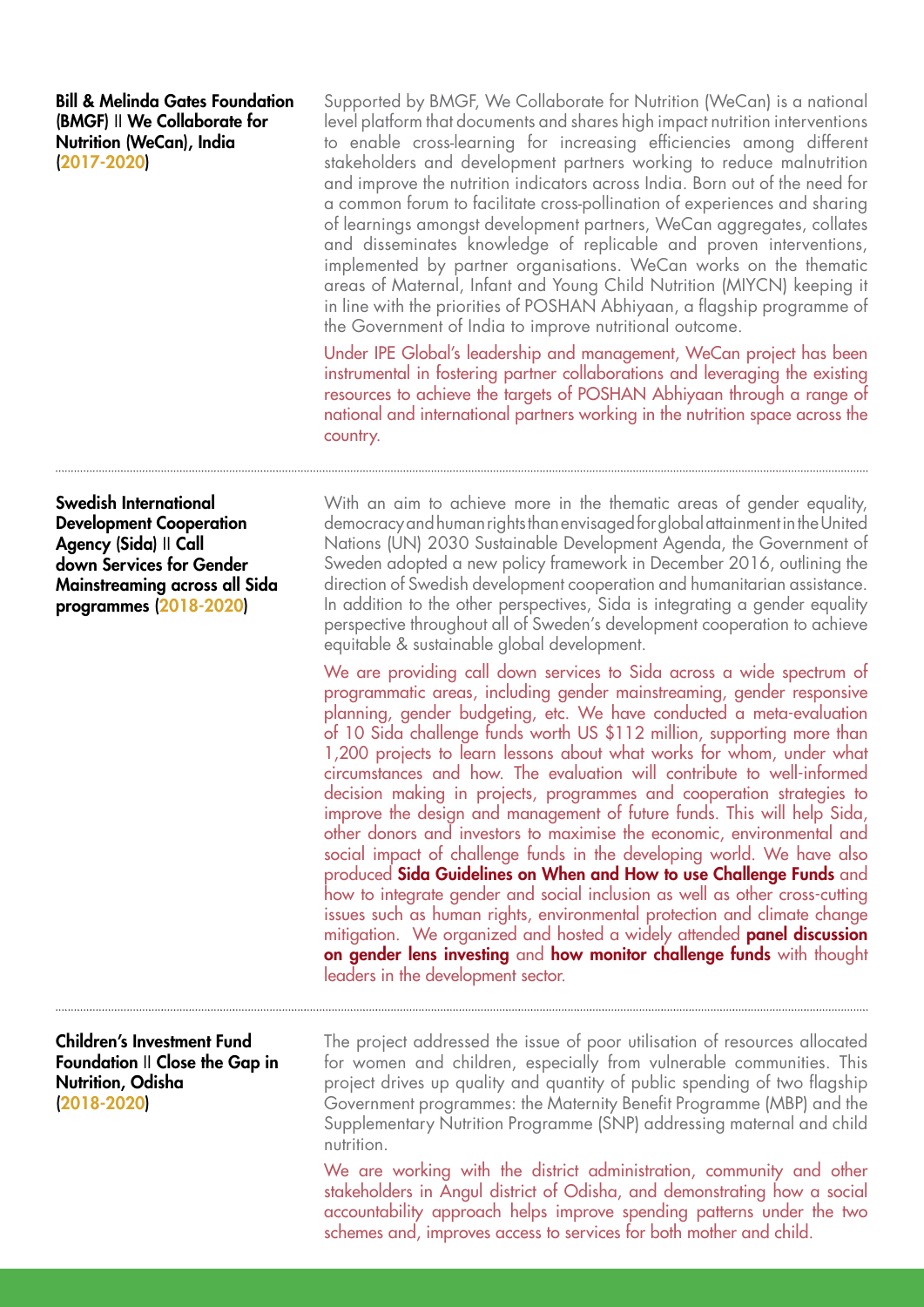| Council for Agricultural and Rural Development (CARD), Cambodia<br>supported by UNICEF, designed a pilot cash transfer project in 2013<br>targeting pregnant women and children under-five living in poverty to<br>improve maternal health, nutrition and increase human capital development.<br>We undertook a formative evaluation to assess the results and foster learning<br>to improve the cash transfer mechanism. The evaluation assessed programme<br>design, effectiveness, and quality of implementation. The evaluation also<br>examined women's preferences and levels of satisfaction with the programme.<br>Our approach aimed at promoting adaptive programming and at adjusting<br>the programme design and implementation mechanisms to effectively achieve<br>results. A cost effectiveness analysis was also undertaken of the pilot to<br>benchmark it against other cash transfer interventions in Cambodia, such as<br>those implemented by the World Bank and Save the Children. The assignment<br>was rated "Highly Satisfactory" by the UNICEF's Global Evaluation Reports<br>Oversight System (GEROS). The evaluation was also awarded the first prize<br>under the Credibility category in the IDEAS Evaluation for Transformational<br>Change Award 2019. |
|----------------------------------------------------------------------------------------------------------------------------------------------------------------------------------------------------------------------------------------------------------------------------------------------------------------------------------------------------------------------------------------------------------------------------------------------------------------------------------------------------------------------------------------------------------------------------------------------------------------------------------------------------------------------------------------------------------------------------------------------------------------------------------------------------------------------------------------------------------------------------------------------------------------------------------------------------------------------------------------------------------------------------------------------------------------------------------------------------------------------------------------------------------------------------------------------------------------------------------------------------------------------------------------|
| The review aimed to identify key areas of improvement from the perspective<br>of the staff to offer a wider review of learning process of the organisation.<br>It aimed at nurturing an inclusive learning culture to improve and uplift<br>Save the Children's learning agenda.<br>We worked with key decision-makers in Save the Children to understand<br>how the organisation learns, what drives successful learning and where there<br>may be gaps $-\alpha s$ the basis for a new learning roadmap for the organisation.<br>We mapped the processes through which learning currently takes place,<br>across different programme and geographic contexts, and identified internal<br>learning processes and policies and assessed their efficacy. The study also<br>surveyed the staff to understand their perceptions of the organisation's<br>learning culture, the incentives and disincentives for learning and what their<br>learning priorities are.                                                                                                                                                                                                                                                                                                                       |
| UN Joint Programme on Local Governance (JPLG) aims to promote<br>improvements in local governance quality that can contribute to peace<br>consolidation, development and equitable service delivery in Somalia. The<br>approach of JPLG I and II was to incentivise good governance reform for<br>service delivery and has as a result contributed to state-building, sustaining<br>peace and governance reform in the northern part of Somalia (Somaliland<br>and Puntland).<br>We conducted a gender programmatic review of the second phase of<br>JPLG. This involved an extensive review of programme literature and results<br>framework as well as field research in Somaliland, Puntland and Mogadishu<br>including primary research with youth (girls and boys). We produced a report<br>of findings highlighting how to mainstream gender and social inclusion more<br>effectively into all aspects of the governance programme. The review process<br>was participatory and included reports, presentations and recommendations                                                                                                                                                                                                                                              |
|                                                                                                                                                                                                                                                                                                                                                                                                                                                                                                                                                                                                                                                                                                                                                                                                                                                                                                                                                                                                                                                                                                                                                                                                                                                                                        |